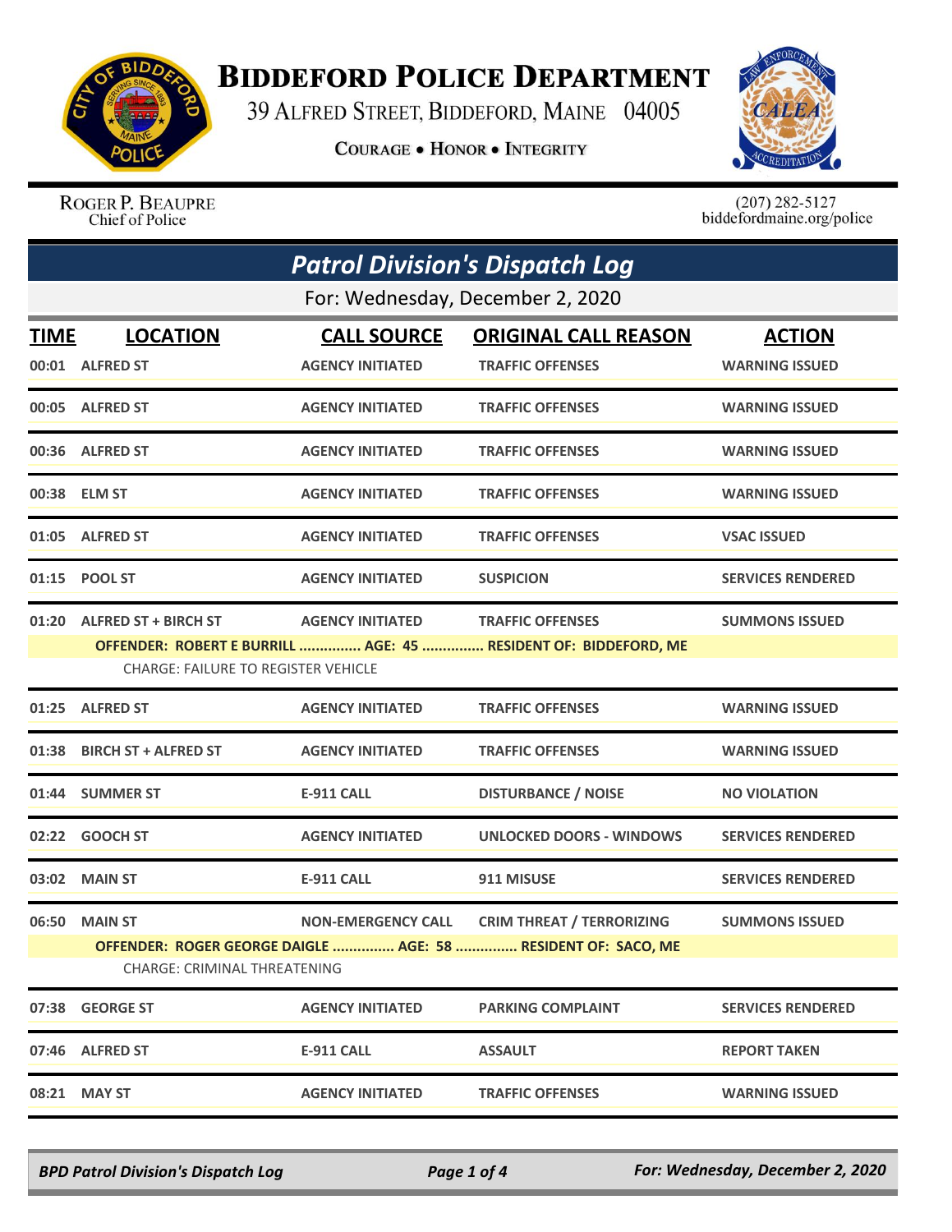| <b>TIME</b> | <b>LOCATION</b><br>08:31 ALFRED ST                                                                | <b>CALL SOURCE</b><br><b>AGENCY INITIATED</b>                                     | <b>ORIGINAL CALL REASON</b><br><b>TRAFFIC OFFENSES</b>                                                        | <b>ACTION</b><br><b>VSAC ISSUED</b> |
|-------------|---------------------------------------------------------------------------------------------------|-----------------------------------------------------------------------------------|---------------------------------------------------------------------------------------------------------------|-------------------------------------|
|             | 08:43 ALFRED ST                                                                                   | <b>WALK-IN AT STATION</b>                                                         | <b>COURT ORDERED CHECK IN</b>                                                                                 | <b>SERVICES RENDERED</b>            |
|             | 08:43 SUMMER ST                                                                                   | <b>NON-EMERGENCY CALL</b>                                                         | <b>DOMESTIC COMPLAINTS</b>                                                                                    | <b>REPORT TAKEN</b>                 |
|             | 08:48 ALFRED ST                                                                                   | <b>E-911 CALL</b>                                                                 | 911 MISUSE                                                                                                    | <b>NEGATIVE CONTACT</b>             |
|             | 08:55 BRIARWOOD DR                                                                                | <b>NON-EMERGENCY CALL</b>                                                         | <b>FRAUD / SCAM</b>                                                                                           | <b>REPORT TAKEN</b>                 |
|             | 08:57 SOUTH ST                                                                                    | <b>NON-EMERGENCY CALL</b>                                                         | <b>DISTURBANCE / NOISE</b>                                                                                    | <b>SERVICES RENDERED</b>            |
| 09:25       | <b>MAIN ST</b>                                                                                    | <b>AGENCY INITIATED</b>                                                           | <b>PAPERWORK</b>                                                                                              | <b>PAPERWORK NOT SERVED</b>         |
| 09:30       | <b>MAIN ST</b>                                                                                    | <b>AGENCY INITIATED</b>                                                           | <b>PAPERWORK</b>                                                                                              | <b>PAPERWORK SERVED</b>             |
|             | 09:33 ALFRED ST                                                                                   | <b>WALK-IN AT STATION</b>                                                         | <b>COURT ORDERED CHECK IN</b>                                                                                 | <b>SERVICES RENDERED</b>            |
| 09:35       | <b>MAIN ST</b><br><b>CHARGE: DOMESTIC VIOLENCE ASSAULT</b><br>CHARGE: OBSTRUCTING REPORT OF CRIME | <b>E-911 CALL</b>                                                                 | <b>DOMESTIC COMPLAINTS</b><br>OFFENDER: CHRISTOPHER OTTO CLAUSNITZER  AGE: 34  RESIDENT OF: BIDDEFORD, ME     | <b>ARREST(S) MADE</b>               |
|             | 10:01 WENTWORTH ST                                                                                | <b>NON-EMERGENCY CALL</b>                                                         | <b>ANIMAL COMPLAINT</b>                                                                                       | <b>SERVICES RENDERED</b>            |
| 10:09       | <b>SOUTH ST</b>                                                                                   | <b>NON-EMERGENCY CALL</b>                                                         | <b>DISTURBANCE / NOISE</b>                                                                                    | <b>REPORT TAKEN</b>                 |
| 10:23       | <b>EMERY ST +</b>                                                                                 | <b>WALK-IN AT STATION</b><br><b>CHARGE: VIOLATING PROTECTION FROM ABUSE ORDER</b> | <b>VIOL PROTECTION FROM ABUSE</b><br>OFFENDER: KEVIN GILPATRICK HAMILTON  AGE: 28  RESIDENT OF: BIDDEFORD, ME | <b>SUMMONS ISSUED</b>               |
|             | 10:30 HILLS BEACH RD                                                                              | <b>WALK-IN AT STATION</b>                                                         | <b>CRIM THREAT / TERRORIZING</b>                                                                              | <b>REPORT TAKEN</b>                 |
|             | 10:35 SPRUCE ST                                                                                   | <b>E-911 CALL</b>                                                                 | <b>ARTICLES LOST/FOUND</b>                                                                                    | <b>NEGATIVE CONTACT</b>             |
|             | 11:52 HILL ST + TIGER WAY                                                                         | <b>AGENCY INITIATED</b>                                                           | <b>TRAFFIC OFFENSES</b>                                                                                       | <b>WARNING ISSUED</b>               |
|             | 11:54 MASON ST                                                                                    | <b>NON-EMERGENCY CALL</b>                                                         | <b>HARASSMENT</b>                                                                                             | <b>SERVICES RENDERED</b>            |
|             | 12:00 HILL ST                                                                                     | <b>AGENCY INITIATED</b>                                                           | <b>TRAFFIC OFFENSES</b>                                                                                       | <b>WARNING ISSUED</b>               |
|             | 12:52 WENTWORTH ST                                                                                | <b>NON-EMERGENCY CALL</b>                                                         | <b>HARASSMENT</b>                                                                                             | <b>NO ACTION REQUIRED</b>           |
|             | 13:17 GRAHAM ST                                                                                   | <b>WALK-IN AT STATION</b>                                                         | <b>PAPERWORK</b>                                                                                              | <b>DISPATCH HANDLED</b>             |
|             | 13:33 ALFRED ST                                                                                   | <b>WALK-IN AT STATION</b>                                                         | <b>PAPERWORK</b>                                                                                              | <b>SERVICES RENDERED</b>            |
|             | 13:51 GRAHAM ST                                                                                   | <b>AGENCY INITIATED</b>                                                           | <b>PAPERWORK</b>                                                                                              | <b>PAPERWORK NOT SERVED</b>         |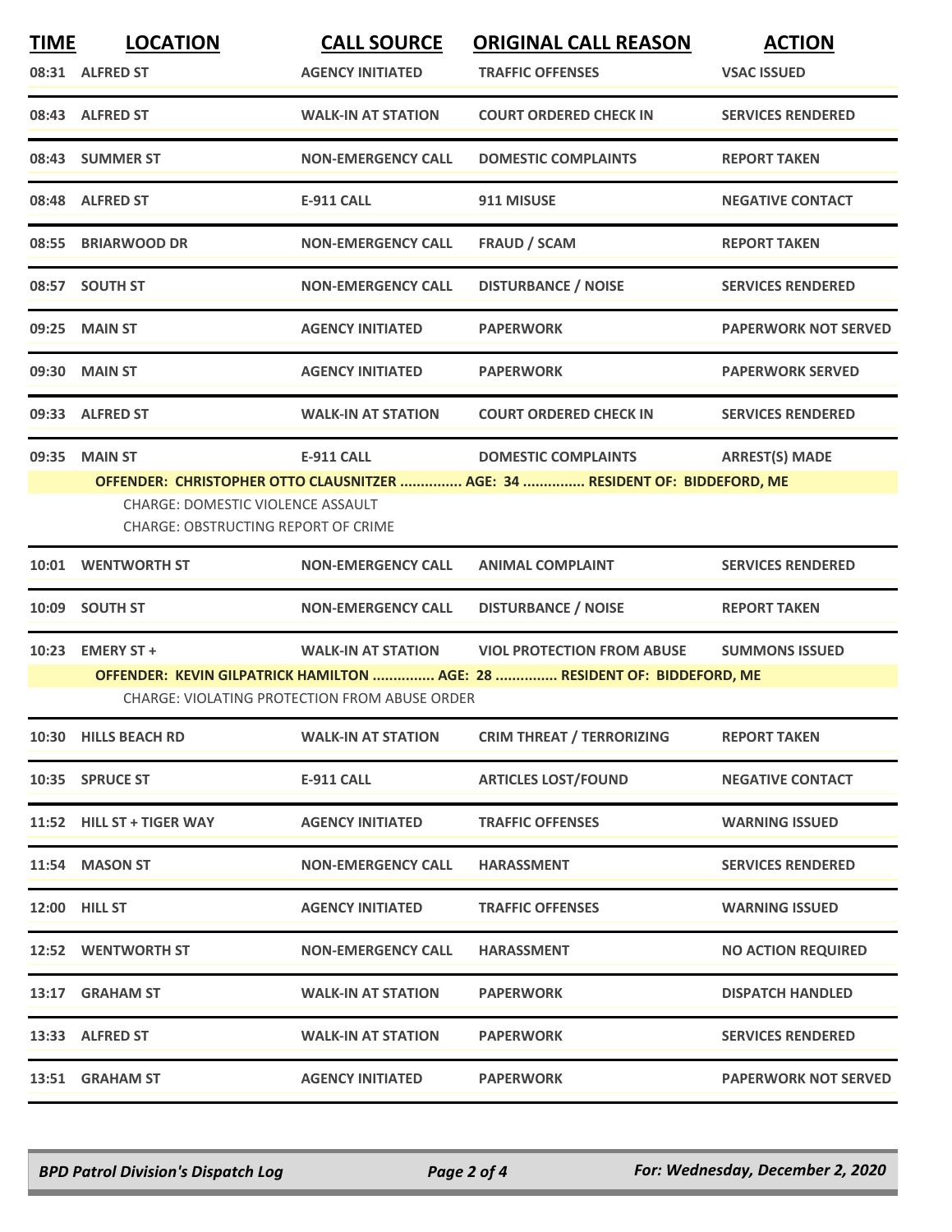| <b>TIME</b> | <b>LOCATION</b><br>14:03 MAIN ST                                               | <b>CALL SOURCE</b><br><b>NON-EMERGENCY CALL</b> | <b>ORIGINAL CALL REASON</b><br><b>SUSPICION</b> | <b>ACTION</b><br><b>SERVICES RENDERED</b> |  |
|-------------|--------------------------------------------------------------------------------|-------------------------------------------------|-------------------------------------------------|-------------------------------------------|--|
|             | 14:13 ALFRED ST                                                                | <b>NON-EMERGENCY CALL</b>                       | <b>PAPERWORK</b>                                | <b>PAPERWORK SERVED</b>                   |  |
|             | 14:47 ALFRED ST                                                                | <b>E-911 CALL</b>                               | <b>TERRORIZING / CIVIL COMPLAINT</b>            | <b>WARNING ISSUED</b>                     |  |
|             | 15:06 WEST COLE RD                                                             | <b>NON-EMERGENCY CALL</b>                       | <b>DRUG</b>                                     | <b>SERVICES RENDERED</b>                  |  |
|             | 15:12 ALFRED ST                                                                | <b>NON-EMERGENCY CALL</b>                       | <b>BURGLARY</b>                                 | <b>REPORT TAKEN</b>                       |  |
|             | 15:16 POOL ST                                                                  | <b>AGENCY INITIATED</b>                         | <b>TRAFFIC OFFENSES</b>                         | <b>WARNING ISSUED</b>                     |  |
| 15:21       | <b>PIKE ST</b>                                                                 | <b>E-911 CALL</b>                               | 911 MISUSE                                      | <b>SERVICES RENDERED</b>                  |  |
|             | 15:26 POOL ST                                                                  | <b>AGENCY INITIATED</b>                         | <b>TRAFFIC OFFENSES</b>                         | <b>VSAC ISSUED</b>                        |  |
|             | 15:43 POOL ST                                                                  | <b>AGENCY INITIATED</b>                         | <b>TRAFFIC OFFENSES</b>                         | <b>WARNING ISSUED</b>                     |  |
|             | 15:43 PIKE ST                                                                  | <b>NON-EMERGENCY CALL</b>                       | <b>PARKING COMPLAINT</b>                        | <b>SERVICES RENDERED</b>                  |  |
|             | 15:51 POOL ST                                                                  | <b>AGENCY INITIATED</b>                         | <b>TRAFFIC OFFENSES</b>                         | <b>WARNING ISSUED</b>                     |  |
|             | 16:04 WEST ST                                                                  | <b>AGENCY INITIATED</b>                         | <b>TRAFFIC OFFENSES</b>                         | <b>WARNING ISSUED</b>                     |  |
| 16:15       | <b>HILL ST + JOHN ST</b>                                                       | <b>AGENCY INITIATED</b>                         | <b>TRAFFIC OFFENSES</b>                         | <b>WARNING ISSUED</b>                     |  |
| 16:28       | <b>BIDDEFORD GATEWAY CTR</b>                                                   | <b>NON-EMERGENCY CALL</b>                       | 911 MISUSE                                      | <b>DISPATCH HANDLED</b>                   |  |
|             | 16:49 WEST ST                                                                  | <b>AGENCY INITIATED</b>                         | <b>TRAFFIC OFFENSES</b>                         | <b>WARNING ISSUED</b>                     |  |
|             | 16:56 RIVER RD                                                                 | <b>AGENCY INITIATED</b>                         | <b>TRAFFIC OFFENSES</b>                         | <b>WARNING ISSUED</b>                     |  |
|             | 17:19 MAIN ST                                                                  | E-911 CALL                                      | <b>CIVIL COMPLAINT</b>                          | <b>SERVICES RENDERED</b>                  |  |
|             | 17:24 MAY ST                                                                   | <b>AGENCY INITIATED</b>                         | <b>TRAFFIC OFFENSES</b>                         | <b>WARNING ISSUED</b>                     |  |
|             | 17:26 MAIN ST                                                                  | <b>NON-EMERGENCY CALL</b>                       | <b>HARASSMENT</b>                               | <b>UNFOUNDED</b>                          |  |
|             | 17:34 MAY ST                                                                   | <b>AGENCY INITIATED</b>                         | <b>TRAFFIC OFFENSES</b>                         | <b>WARNING ISSUED</b>                     |  |
|             | 18:14 ALFRED ST                                                                | <b>AGENCY INITIATED</b>                         | <b>TRAFFIC OFFENSES</b>                         | <b>VSAC ISSUED</b>                        |  |
|             | 18:44 ELM ST                                                                   | <b>AGENCY INITIATED</b>                         | <b>TRAFFIC OFFENSES</b>                         | <b>WARNING ISSUED</b>                     |  |
|             | 19:00 ALFRED ST + DENTAL AVE                                                   | <b>AGENCY INITIATED</b>                         | <b>TRAFFIC OFFENSES</b>                         | <b>WARNING ISSUED</b>                     |  |
|             | 19:00 ALFRED ST<br>OFFENDER: JUVENILE - T  AGE: 16  RESIDENT OF: BIDDEFORD, ME |                                                 | AGENCY INITIATED OPER AFTER SUSPENSION          | <b>SUMMONS ISSUED</b>                     |  |
|             | CHARGE: OPERATING WHILE LICENSE SUSPENDED OR REVOKED                           |                                                 |                                                 |                                           |  |

*BPD Patrol Division's Dispatch Log Page 3 of 4 For: Wednesday, December 2, 2020*